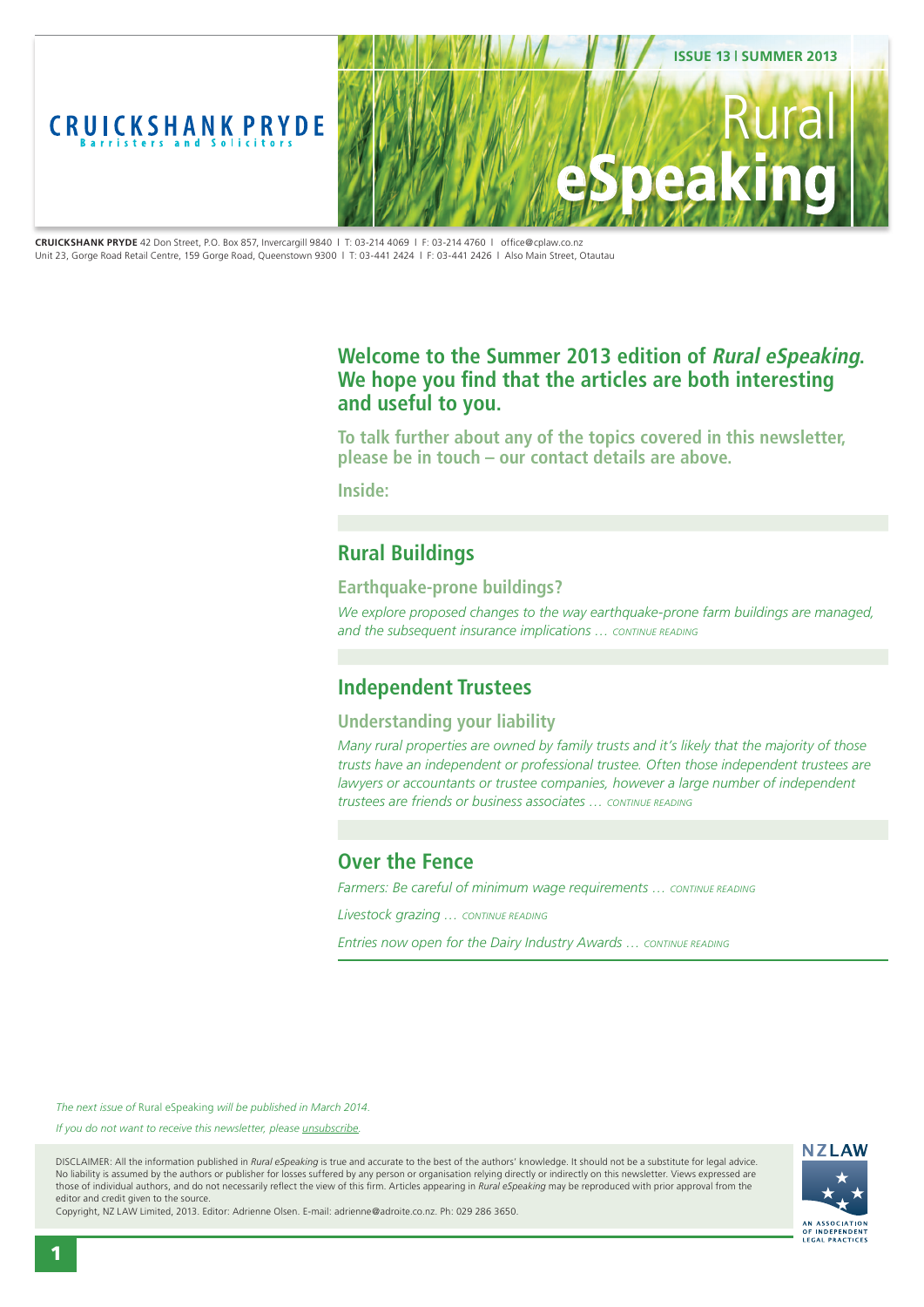# <span id="page-1-0"></span>**Rural Buildings**

#### **Earthquake-prone buildings?**

*Continuing the insurance theme from the Winter-Spring edition of* Rural eSpeaking*, we explore proposed changes to the way earthquake-prone farm buildings are managed, and the subsequent insurance implications.*

Following recommendations made by the Canterbury Earthquakes Royal Commission, the government has recently decided to introduce legislation to change the way in which earthquake-prone buildings are managed. At this stage, these take the form of proposals made by the Ministry of Business, Innovation and Employment (MBIE).

In terms of determining whether a building is 'earthquake prone' you'll have to consider whether:

- *"… having regard to its condition and to the ground on which it is built, and because of its construction the building –*
- *(a) will have its ultimate capacity exceeded in a moderate earthquake; and*
- *(b) would be likely to collapse causing –*
	- *(i) injury or death to persons in the building or to persons on any other property; or*
	- *(ii) damage to any other property.1 "*

Put more simply, an earthquake-prone building is one that is 33% or less of the strength of a building designed to the current Building Code. So, a building that reaches 34% will not fall within the definition of 'earthquake prone'.

Local authorities will now have to complete a seismic assessment of all non-residential buildings and all multi-unit, multi-storey residential buildings within five years of the legislative amendments taking effect. The local authorities will also need to keep a register of earthquake-prone buildings.

### **How this is likely to affect the rural sector?**

Rural buildings take various forms: from milking sheds and implement sheds, to woolsheds and packhouses. Regardless of use, these farm buildings are all covered under the definition of 'Building' in the Building Act 2004 and all fall within the scope of buildings to be assessed by local authorities.

Consider your implement shed; it may have been built many years ago, be single storey and have relatively little through traffic. Your woolshed, however, may be two storey, constructed in the 1970s and be used by contractors when shearing. Your milking shed or packhouse is likely to be used by many people – both employees and contractors.

At this stage, what rural buildings will/will not be eligible for exemptions hasn't been finally decided. Instead, the MBIE's policy decision includes the statement:

*'Owners of some buildings will be able to apply for exemptions from the national timeframe for strengthening. These will be buildings where the effects of them falling are likely to be minimal and could include farm buildings with little passing traffic.'*

Whilst the implement shed scenario may be eligible for an exemption from the national timeframe for strengthening, this may not be the case for your woolshed. Depending on what percentage of the Building Code your woolshed reaches, you may need to factor in the cost of strengthening versus the cost of building a new, fully compliant structure. Given that your milking shed and packhouse probably have a lot of through traffic, these buildings may not qualify for the exemption, if strengthening is required. You must also be mindful that you have legal obligations under health and safety legislation to provide a safe workplace. A further consideration is the impact these changes will have on your farm tour/farm stay operation given that farm buildings may be accessed by guests.

#### **Insurance**

You'll also need to think about the insurance implications for your buildings. Whilst a building at 34% of the Building Code isn't deemed to be 'earthquake prone', in some cases it may not be possible to get full replacement insurance cover for buildings that are less than 67% of the Building Code. A discussion with your insurer to ascertain their requirements regarding building compliance would be time well spent at this stage.

Amendments to the Building Act are due to be passed into law late this year/early next year and it's only then that we will know its exact implications.

<sup>1</sup> Section122, Building Act 2004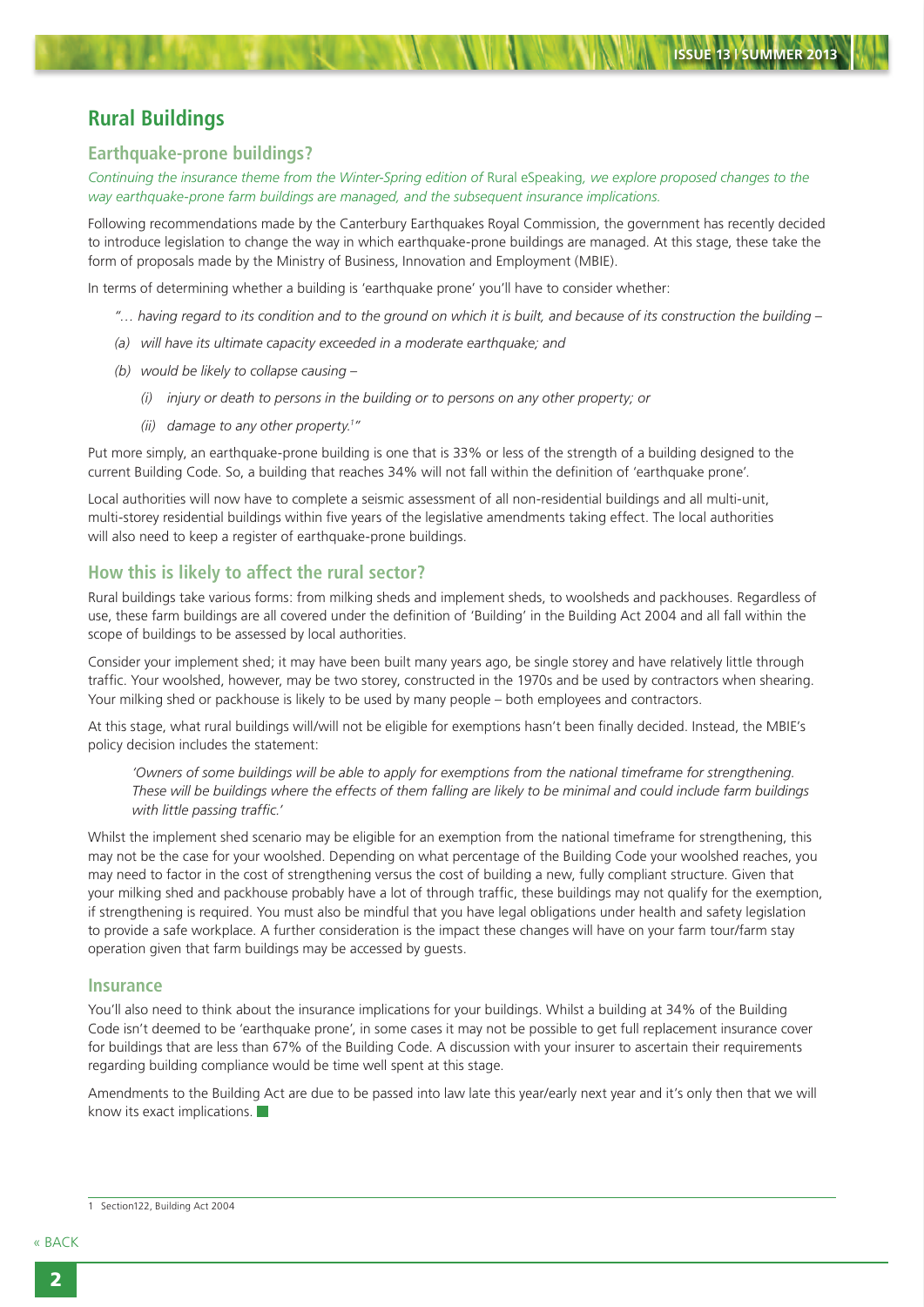## <span id="page-2-0"></span>**Independent Trustees**

#### **– Understanding your liability**

*Many rural properties are owned by family trusts and it's likely that the majority of those trusts have an independent or professional trustee. Often those independent trustees are lawyers or accountants or trustee companies; however a large number of independent trustees are friends or business associates.*

A recent story in The Dominion Post<sup>2</sup> recounted how the Napier City Council intended to prosecute a prominent lawyer and accountant, for breaches of the Resource Management Act 1991 in relation to a Napier property that was registered in their names after a *'mountain of rubble was dumped on their property without resource consent.'* The article then stated that the lawyer and accountant may not have known about the dumping and that the property was the home of a local construction company director. This case highlights the type of liability that professional trustees face. Many independent trustees, however, don't fully understand the nature of trustee ownership and potential liabilities that can go with it.

When trustees own land, they are the 'legal owners' of that land. They are registered at Land Information New Zealand (LINZ) as owners jointly and there is no mention of any trust.

#### **Trustee liability**

The terms of most trust deeds usually offer the trustees protection against liability in the form of an indemnity. The trustees are, however, liable to third parties in a number of ways:

- » Statutory liability: examples of this in the rural context are liabilities under the Income Tax Acts and GST legislation, the Resource Management Act 1991 and Health and Safety in Employment Act 1992
- » Contractual liability: when trustee landowners enter into a contract, such as a loan agreement, mortgage or lease, or agreement to purchase or supply services, and
- » To beneficiaries: the trustees' ultimate liability is to the beneficiaries to carry out their trustee obligations in terms of the trust deed and generally in terms of trust law. Failure to do so can render a trustee personally liable to beneficiaries.

Trustees do generally have a right of indemnity out of the trust property, but this is a separate issue. Where a trust's debts exceed its assets, a trustee may have to meet that liability from their own personal resources.

You can't use a defence to a claim by saying, *"I'm an independent trustee, I just let the other trustees who farm the property carry on, I didn't know what they were doing."* This argument is often raised by independent trustees on the basis that they had delegated certain responsibilities (such as day-to-day farming operations or tax compliance) to the other trustees.

#### **Trustee obligations**

It was made clear in a 2012 case<sup>3</sup> that "as a general rule trustees may not delegate their duties or powers". The judgment goes on to point out that there are some exceptions to that general rule, particularly where delegation is specifically permitted by the trust deed or by statute but, even where delegation is allowed, the trustees as a group must still ensure that they meet their trustee obligations.

Accordingly, if you are an independent trustee, before agreeing to take on the role you must:

- » Understand what activities the trust is likely to undertake
- » Properly understand your liability
- » Be actively involved in the trust's decision making
- » Be aware that your responsibilities are to all the beneficiaries
- » Take appropriate professional advice when entering into any contractual arrangements with third parties
- » Always be sure to check that there is a limitation of liability in any contract that you enter into as a trustee
- » Where the trust is engaging in trading activities, make sure that proper procedures are in place to ensure that delegated functions are being carried out and that the trustees' supervisory role is carried out properly, and
- » If you are not getting information that you need or the other trustees are acting without your consent or knowledge, then you should resign.

Taking on the role as an independent trustee is often considered to be an honour, but it comes with significant personal responsibility and obligations; make sure you properly understand what you've taken on.

<sup>2</sup> 15 November 2013

<sup>3</sup> *Commissioner of Inland Revenue v Newmarket Trustees Limited* [2012] NZCA 351